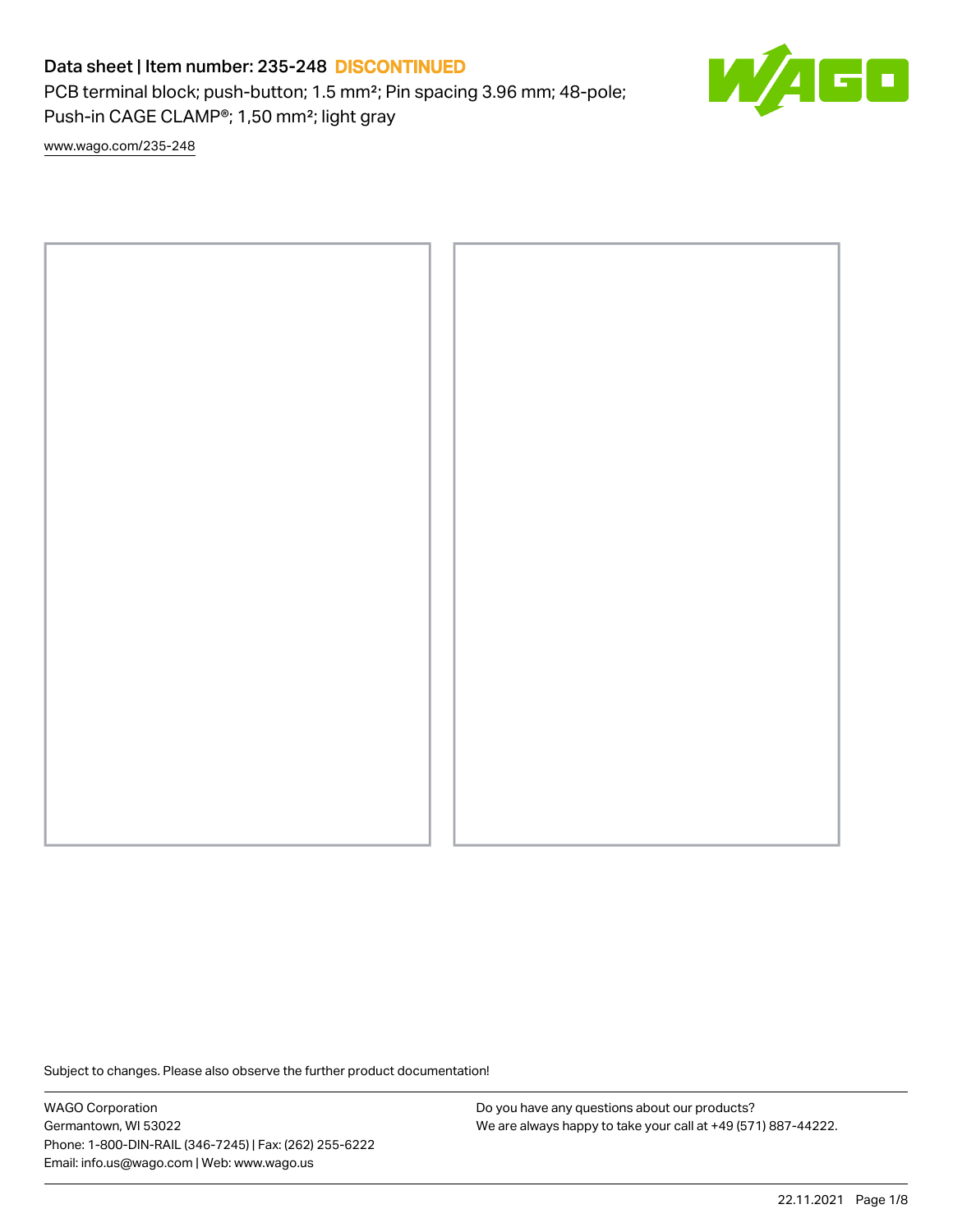[www.wago.com/235-248](http://www.wago.com/235-248)



Dimensions in mm

 $L =$  (pole no. x pin spacing) + 1.5 mm

 $X$  This item has been discontinued and is no longer available as of 31.10.2016.

#### Item description

- **Terminal strips with push-buttons**
- $\blacksquare$ Push-in terminations of solid and ferruled conductors
- $\blacksquare$ Convenient termination/removal of fine-stranded conductors via push-buttons
- $\blacksquare$ Set to metric or inch pin spacing by compressing terminal strips together or pulling them apart

Subject to changes. Please also observe the further product documentation! Data

WAGO Corporation Germantown, WI 53022 Phone: 1-800-DIN-RAIL (346-7245) | Fax: (262) 255-6222 Email: info.us@wago.com | Web: www.wago.us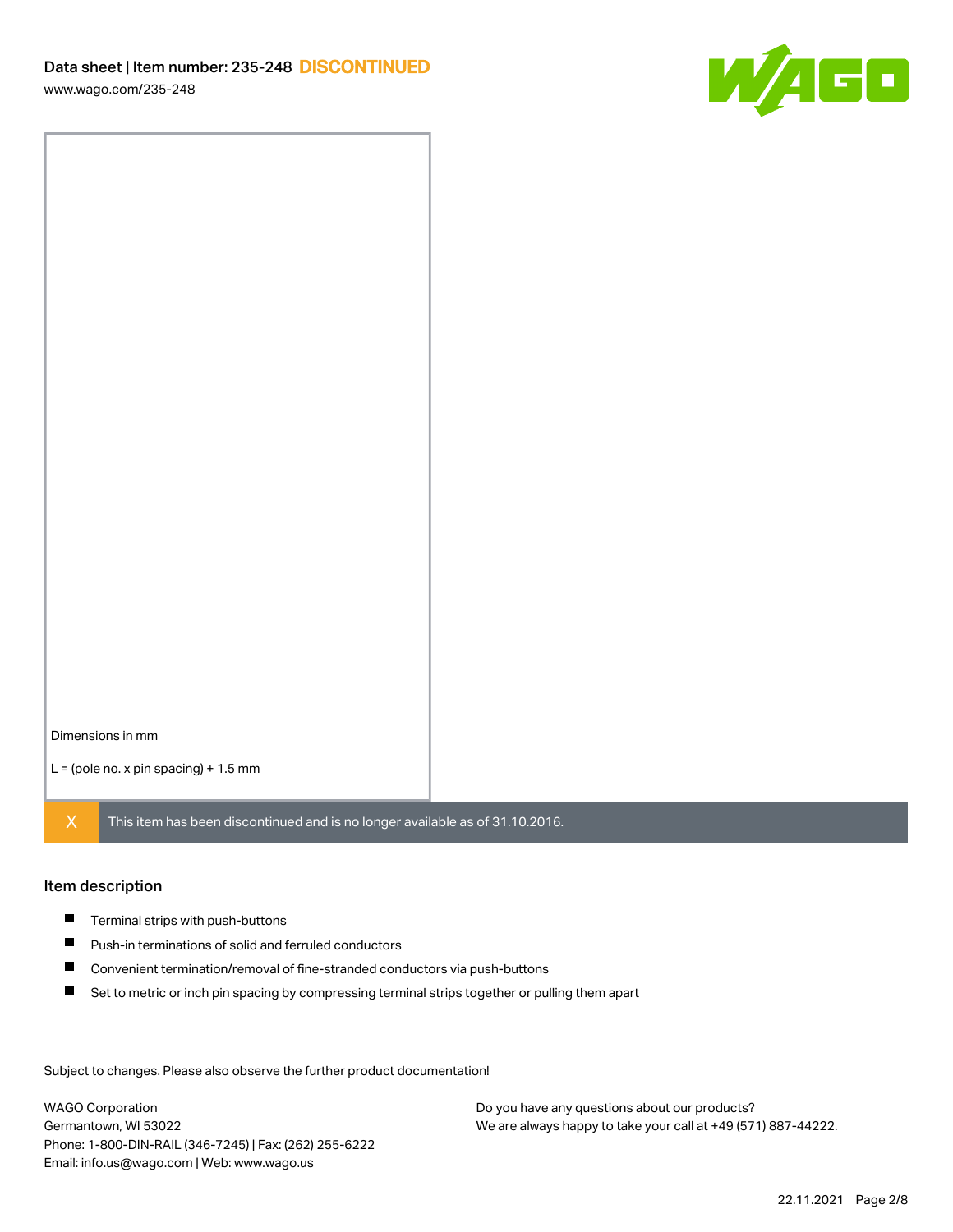[www.wago.com/235-248](http://www.wago.com/235-248)

### Data Notes



Variants: **Other pole numbers** Other colors Mixed-color PCB connector strips Direct marking Other versions (or variants) can be requested from WAGO Sales or configured at https://configurator.wago.com/

## Connection data

### Connection 1

| Connection technology                             | Push-in CAGE CLAMP®                    |
|---------------------------------------------------|----------------------------------------|
| Actuation type                                    | Push-button                            |
| Solid conductor                                   | $0.51.5$ mm <sup>2</sup> / 20  16 AWG  |
| Fine-stranded conductor                           | $0.751.5$ mm <sup>2</sup> / 20  16 AWG |
| Fine-stranded conductor; with insulated ferrule   | $0.251$ mm <sup>2</sup>                |
| Fine-stranded conductor; with uninsulated ferrule | $0.251$ mm <sup>2</sup>                |
| Strip length                                      | $910$ mm $/0.350.39$ inch              |
| Conductor connection direction to PCB             | 0°                                     |
| Number of poles                                   | 48                                     |

#### Approvals / Certificates

#### Country specific Approvals

| Logo                      | Approval                                                                   | <b>Additional Approval Text</b>                     | <b>Certificate</b><br>name |
|---------------------------|----------------------------------------------------------------------------|-----------------------------------------------------|----------------------------|
|                           | <b>CCA</b><br>DEKRA Certification B.V.                                     | EN 60947                                            | NTR NL-<br>7144            |
|                           |                                                                            |                                                     |                            |
|                           | <b>CCA</b>                                                                 | EN 60947                                            | 2149549.02                 |
| EMA<br>EUR                | DEKRA Certification B.V.                                                   |                                                     |                            |
|                           | <b>CCA</b>                                                                 | EN 60998                                            | <b>NTR NL</b>              |
|                           | DEKRA Certification B.V.                                                   |                                                     | 6919                       |
|                           | <b>CCA</b>                                                                 | EN 60947-7-4                                        | NTR NL-                    |
|                           | DEKRA Certification B.V.                                                   |                                                     | 7774                       |
|                           | Subject to changes. Please also observe the further product documentation! |                                                     |                            |
| $MLADO$ $O_{num}$ $H12.7$ |                                                                            | De usu kaus sau suraatis sa akaut suraasu staduste? |                            |

WAGO Corporation Germantown, WI 53022 Phone: 1-800-DIN-RAIL (346-7245) | Fax: (262) 255-6222 Email: info.us@wago.com | Web: www.wago.us

Do you have any questions about our products? We are always happy to take your call at +49 (571) 887-44222.

 $C = \frac{1}{2}$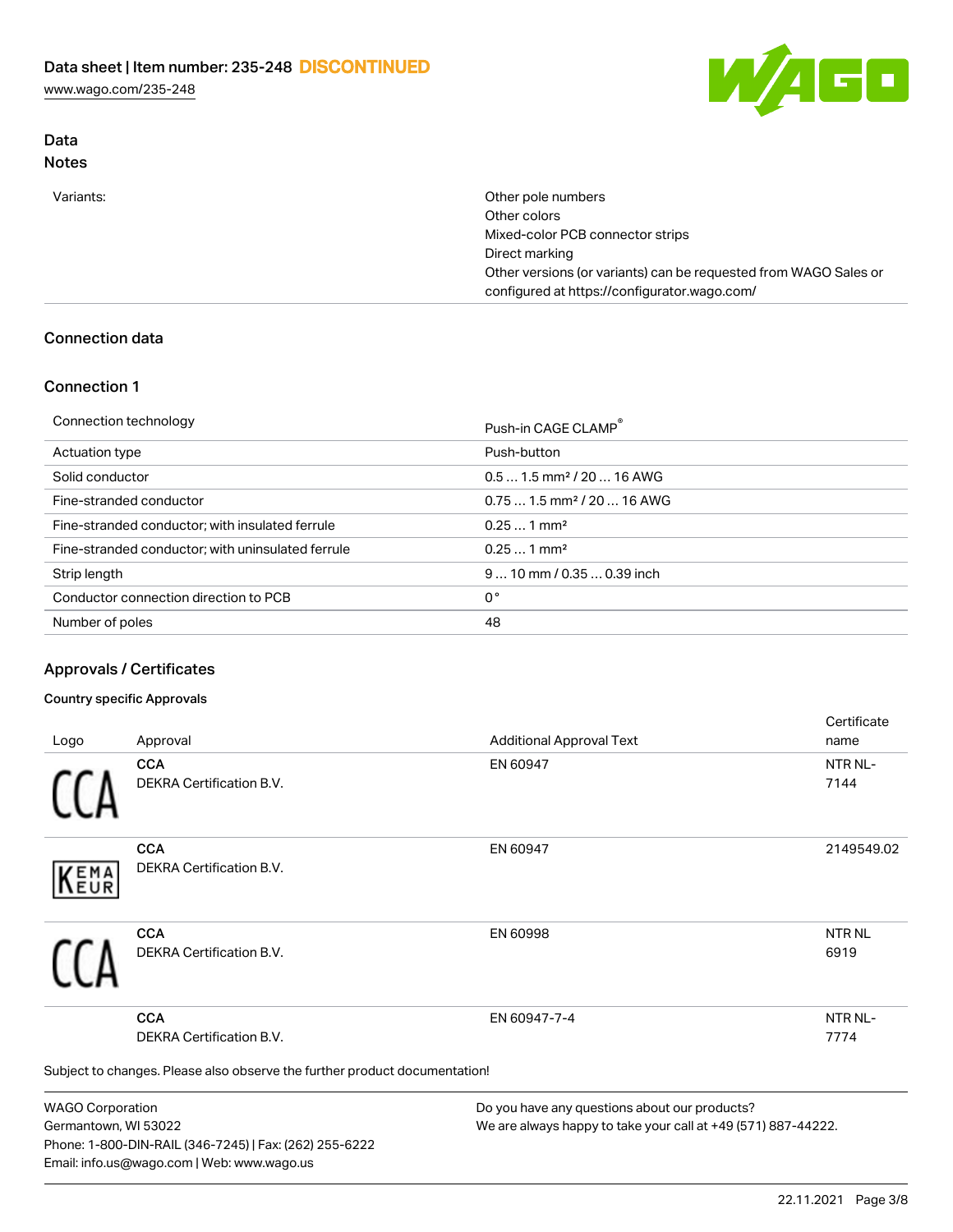[www.wago.com/235-248](http://www.wago.com/235-248)





VDE VDE Prüf- und Zertifizierungsinstitut EN 60947 40029328

#### Ship Approvals

| Logo | Approval                                  | <b>Additional Approval Text</b> | Certificate<br>name               |
|------|-------------------------------------------|---------------------------------|-----------------------------------|
| ABS. | <b>ABS</b><br>American Bureau of Shipping | $\overline{\phantom{0}}$        | $19-$<br>HG1869876-<br><b>PDA</b> |
|      | <b>DNV GL</b>                             | -                               | TAE000016Z                        |
|      | Det Norske Veritas, Germanischer Lloyd    |                                 |                                   |

#### Optional accessories

# Ferrules Ferrule Item no.: 216-101 Ferrule; Sleeve for 0.5 mm² / AWG 22; uninsulated; electro-tin plated; silver-colored [www.wago.com/216-101](http://www.wago.com/216-101) Item no.: 216-104 Ferrule; Sleeve for 1.5 mm² / AWG 16; uninsulated; electro-tin plated; silver-colored [www.wago.com/216-104](http://www.wago.com/216-104) Item no.: 216-106 Ferrule; Sleeve for 2.5 mm² / AWG 14; uninsulated; electro-tin plated; silver-colored [www.wago.com/216-106](http://www.wago.com/216-106) Item no.: 216-107 Ferrule; Sleeve for 4 mm² / AWG 12; uninsulated; electro-tin plated [www.wago.com/216-107](http://www.wago.com/216-107) f Item no.: 216-108 Ferrule; Sleeve for 6 mm² / AWG 10; uninsulated; electro-tin plated; silver-colored [www.wago.com/216-108](http://www.wago.com/216-108) f Item no.: 216-109 Ferrule; Sleeve for 10 mm² / AWG 8; uninsulated; electro-tin plated [www.wago.com/216-109](http://www.wago.com/216-109) Item no.: 216-102 Ferrule; Sleeve for 0.75 mm² / AWG 20; uninsulated; electro-tin plated; silver-colored [www.wago.com/216-102](http://www.wago.com/216-102) Item no.: 216-103 Ferrule; Sleeve for 1 mm² / AWG 18; uninsulated; electro-tin plated [www.wago.com/216-103](http://www.wago.com/216-103) n Item no.: 216-110

Subject to changes. Please also observe the further product documentation!

WAGO Corporation Germantown, WI 53022 Phone: 1-800-DIN-RAIL (346-7245) | Fax: (262) 255-6222 Email: info.us@wago.com | Web: www.wago.us Do you have any questions about our products? We are always happy to take your call at +49 (571) 887-44222.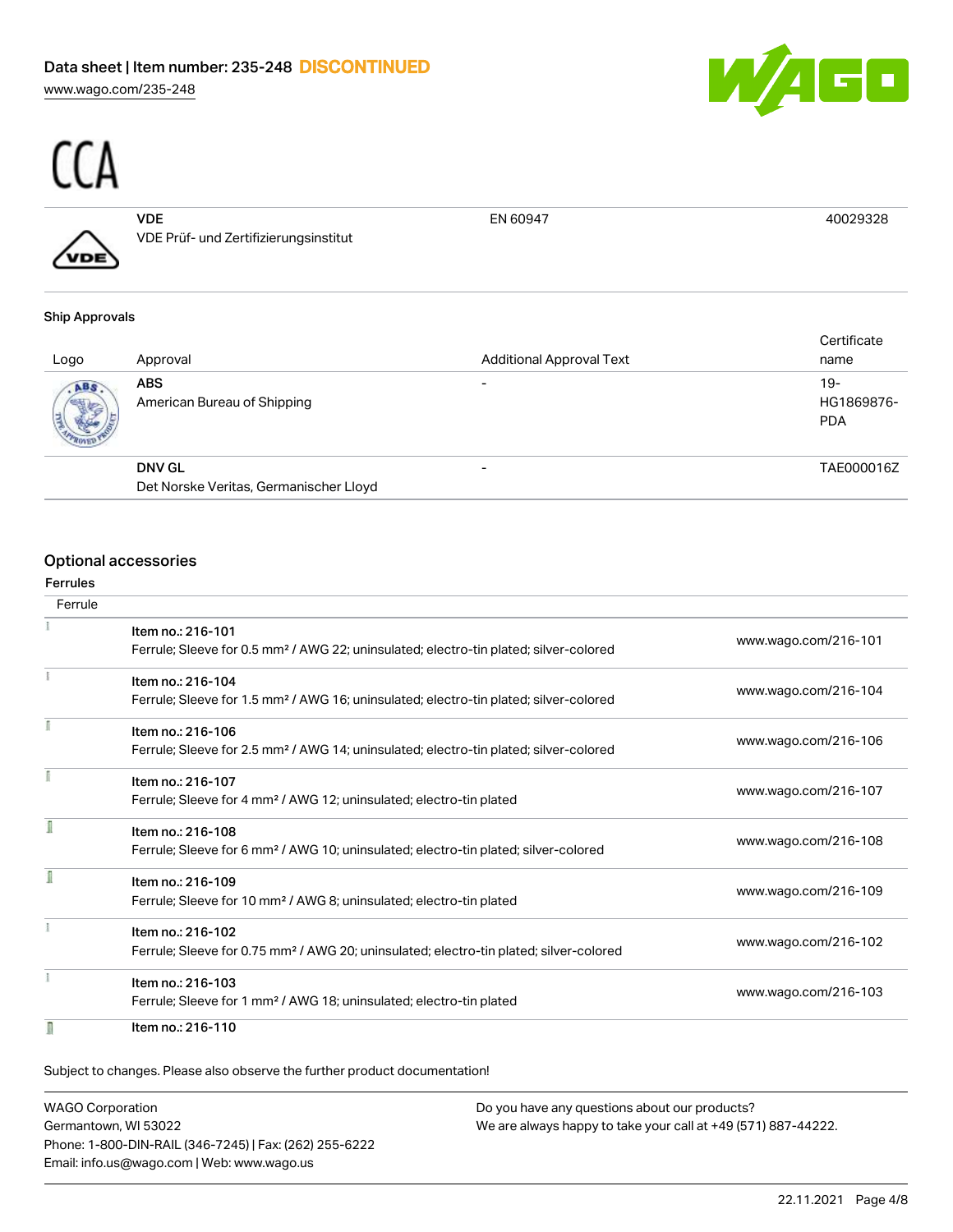[www.wago.com/235-248](http://www.wago.com/235-248)



|    | Ferrule; Sleeve for 16 mm <sup>2</sup> / AWG 6; uninsulated; electro-tin plated; metallic brown                                                                                    | www.wago.com/216-110 |
|----|------------------------------------------------------------------------------------------------------------------------------------------------------------------------------------|----------------------|
|    | Item no.: 216-123<br>Ferrule; Sleeve for 1 mm <sup>2</sup> / AWG 18; uninsulated; electro-tin plated; silver-colored                                                               | www.wago.com/216-123 |
|    | Item no.: 216-122<br>Ferrule; Sleeve for 0.75 mm <sup>2</sup> / AWG 20; uninsulated; electro-tin plated; silver-colored                                                            | www.wago.com/216-122 |
| I. | Item no.: 216-124<br>Ferrule; Sleeve for 1.5 mm <sup>2</sup> / AWG 16; uninsulated; electro-tin plated                                                                             | www.wago.com/216-124 |
|    | Item no.: 216-142<br>Ferrule; Sleeve for 0.75 mm <sup>2</sup> / 18 AWG; uninsulated; electro-tin plated; electrolytic copper; gastight<br>crimped; acc. to DIN 46228, Part 1/08.92 | www.wago.com/216-142 |
|    | Item no.: 216-132<br>Ferrule; Sleeve for 0.34 mm <sup>2</sup> / AWG 24; uninsulated; electro-tin plated                                                                            | www.wago.com/216-132 |
|    | Item no.: 216-121<br>Ferrule; Sleeve for 0.5 mm <sup>2</sup> / AWG 22; uninsulated; electro-tin plated; silver-colored                                                             | www.wago.com/216-121 |
|    | Item no.: 216-143<br>Ferrule; Sleeve for 1 mm <sup>2</sup> / AWG 18; uninsulated; electro-tin plated; electrolytic copper; gastight<br>crimped; acc. to DIN 46228, Part 1/08.92    | www.wago.com/216-143 |
|    | Item no.: 216-131<br>Ferrule; Sleeve for 0.25 mm <sup>2</sup> / AWG 24; uninsulated; electro-tin plated; silver-colored                                                            | www.wago.com/216-131 |
|    | Item no.: 216-141<br>Ferrule; Sleeve for 0.5 mm <sup>2</sup> / 20 AWG; uninsulated; electro-tin plated; electrolytic copper; gastight<br>crimped; acc. to DIN 46228, Part 1/08.92  | www.wago.com/216-141 |
|    | Item no.: 216-152<br>Ferrule; Sleeve for 0.34 mm <sup>2</sup> / AWG 24; uninsulated; electro-tin plated                                                                            | www.wago.com/216-152 |
| ۸  | Item no.: 216-203<br>Ferrule; Sleeve for 1 mm <sup>2</sup> / AWG 18; insulated; electro-tin plated; red                                                                            | www.wago.com/216-203 |
|    | Item no.: 216-206<br>Ferrule; Sleeve for 2.5 mm <sup>2</sup> / AWG 14; insulated; electro-tin plated; blue                                                                         | www.wago.com/216-206 |
|    | Item no.: 216-207<br>Ferrule; Sleeve for 4 mm <sup>2</sup> / AWG 12; insulated; electro-tin plated; gray                                                                           | www.wago.com/216-207 |
|    | Item no.: 216-202<br>Ferrule; Sleeve for 0.75 mm <sup>2</sup> / 18 AWG; insulated; electro-tin plated; gray                                                                        | www.wago.com/216-202 |
| x  | Item no.: 216-151<br>Ferrule; Sleeve for 0.25 mm <sup>2</sup> / AWG 24; uninsulated; electro-tin plated                                                                            | www.wago.com/216-151 |
| 1  | Item no.: 216-204<br>Ferrule; Sleeve for 1.5 mm <sup>2</sup> / AWG 16; insulated; electro-tin plated; black                                                                        | www.wago.com/216-204 |
|    | Item no.: 216-209<br>Ferrule; Sleeve for 10 mm <sup>2</sup> / AWG 8; insulated; electro-tin plated; red                                                                            | www.wago.com/216-209 |
|    |                                                                                                                                                                                    |                      |

Subject to changes. Please also observe the further product documentation!

WAGO Corporation Germantown, WI 53022 Phone: 1-800-DIN-RAIL (346-7245) | Fax: (262) 255-6222 Email: info.us@wago.com | Web: www.wago.us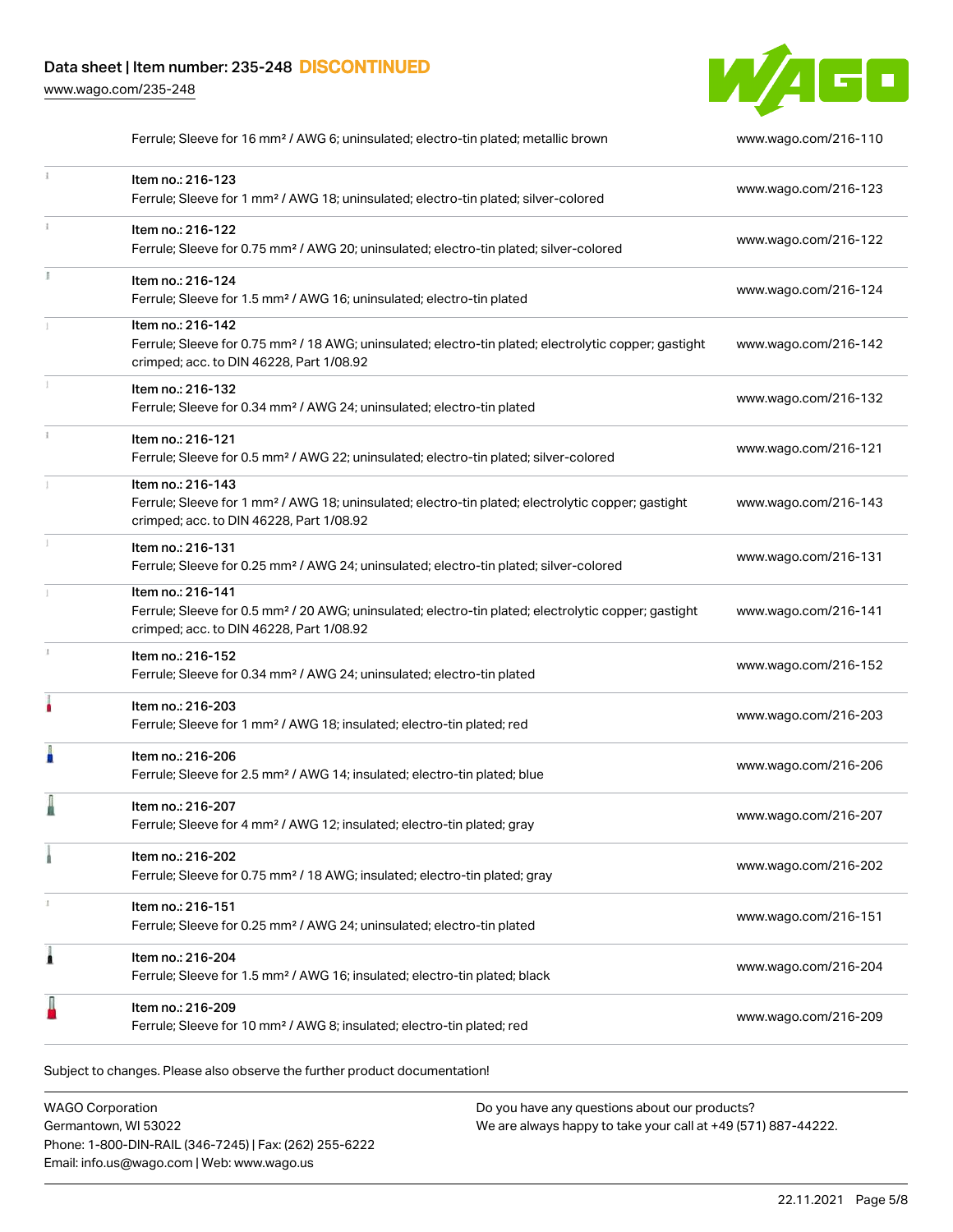Phone: 1-800-DIN-RAIL (346-7245) | Fax: (262) 255-6222

Email: info.us@wago.com | Web: www.wago.us

[www.wago.com/235-248](http://www.wago.com/235-248)



| Item no.: 216-205<br>Ferrule; Sleeve for 2.08 mm <sup>2</sup> / AWG 14; insulated; electro-tin plated; yellow                                                                                              |                                                                                                                | www.wago.com/216-205 |
|------------------------------------------------------------------------------------------------------------------------------------------------------------------------------------------------------------|----------------------------------------------------------------------------------------------------------------|----------------------|
| Item no.: 216-144<br>Ferrule; Sleeve for 1.5 mm <sup>2</sup> / AWG 16; uninsulated; electro-tin plated; electrolytic copper; gastight<br>crimped; acc. to DIN 46228, Part 1/08.92; silver-colored          |                                                                                                                | www.wago.com/216-144 |
| Item no.: 216-208<br>Ferrule; Sleeve for 6 mm <sup>2</sup> / AWG 10; insulated; electro-tin plated; electrolytic copper; gastight crimped; www.wago.com/216-208<br>acc. to DIN 46228, Part 4/09.90; yellow |                                                                                                                |                      |
| Item no.: 216-201<br>Ferrule; Sleeve for 0.5 mm <sup>2</sup> / 20 AWG; insulated; electro-tin plated; white                                                                                                |                                                                                                                | www.wago.com/216-201 |
| Item no.: 216-223<br>Ferrule; Sleeve for 1 mm <sup>2</sup> / AWG 18; insulated; electro-tin plated; red                                                                                                    |                                                                                                                | www.wago.com/216-223 |
| Item no.: 216-210<br>Ferrule; Sleeve for 16 mm <sup>2</sup> / AWG 6; insulated; electro-tin plated; electrolytic copper; gastight crimped; www.wago.com/216-210<br>acc. to DIN 46228, Part 4/09.90; blue   |                                                                                                                |                      |
| Item no.: 216-241<br>Ferrule; Sleeve for 0.5 mm <sup>2</sup> / 20 AWG; insulated; electro-tin plated; electrolytic copper; gastight<br>crimped; acc. to DIN 46228, Part 4/09.90; white                     |                                                                                                                | www.wago.com/216-241 |
| Item no.: 216-242<br>Ferrule; Sleeve for 0.75 mm <sup>2</sup> / 18 AWG; insulated; electro-tin plated; electrolytic copper; gastight<br>crimped; acc. to DIN 46228, Part 4/09.90; gray                     |                                                                                                                | www.wago.com/216-242 |
| Item no.: 216-222<br>Ferrule; Sleeve for 0.75 mm <sup>2</sup> / 18 AWG; insulated; electro-tin plated; gray                                                                                                |                                                                                                                | www.wago.com/216-222 |
| Item no.: 216-221<br>Ferrule; Sleeve for 0.5 mm <sup>2</sup> / 20 AWG; insulated; electro-tin plated; white                                                                                                |                                                                                                                | www.wago.com/216-221 |
| Item no.: 216-224<br>Ferrule; Sleeve for 1.5 mm <sup>2</sup> / AWG 16; insulated; electro-tin plated; black                                                                                                |                                                                                                                | www.wago.com/216-224 |
| Item no.: 216-243<br>Ferrule; Sleeve for 1 mm <sup>2</sup> / AWG 18; insulated; electro-tin plated; electrolytic copper; gastight crimped; www.wago.com/216-243<br>acc. to DIN 46228, Part 4/09.90; red    |                                                                                                                |                      |
| Item no.: 216-244<br>Ferrule; Sleeve for 1.5 mm <sup>2</sup> / AWG 16; insulated; electro-tin plated; electrolytic copper; gastight<br>crimped; acc. to DIN 46228, Part 4/09.90; black                     |                                                                                                                | www.wago.com/216-244 |
| Item no.: 216-263<br>Ferrule; Sleeve for 1 mm <sup>2</sup> / AWG 18; insulated; electro-tin plated; electrolytic copper; gastight crimped; www.wago.com/216-263<br>acc. to DIN 46228, Part 4/09.90; red    |                                                                                                                |                      |
| Item no.: 216-246<br>Ferrule; Sleeve for 2.5 mm <sup>2</sup> / AWG 14; insulated; electro-tin plated; electrolytic copper; gastight<br>crimped; acc. to DIN 46228, Part 4/09.90; blue                      |                                                                                                                | www.wago.com/216-246 |
| Item no.: 216-266<br>Ferrule; Sleeve for 2.5 mm <sup>2</sup> / AWG 14; insulated; electro-tin plated; electrolytic copper; gastight<br>crimped; acc. to DIN 46228, Part 4/09.90; blue                      |                                                                                                                | www.wago.com/216-266 |
| Item no.: 216-264<br>Ferrule; Sleeve for 1.5 mm <sup>2</sup> / AWG 16; insulated; electro-tin plated; electrolytic copper; gastight                                                                        |                                                                                                                | www.wago.com/216-264 |
| Subject to changes. Please also observe the further product documentation!                                                                                                                                 |                                                                                                                |                      |
| <b>WAGO Corporation</b><br>Germantown, WI 53022                                                                                                                                                            | Do you have any questions about our products?<br>We are always happy to take your call at +49 (571) 887-44222. |                      |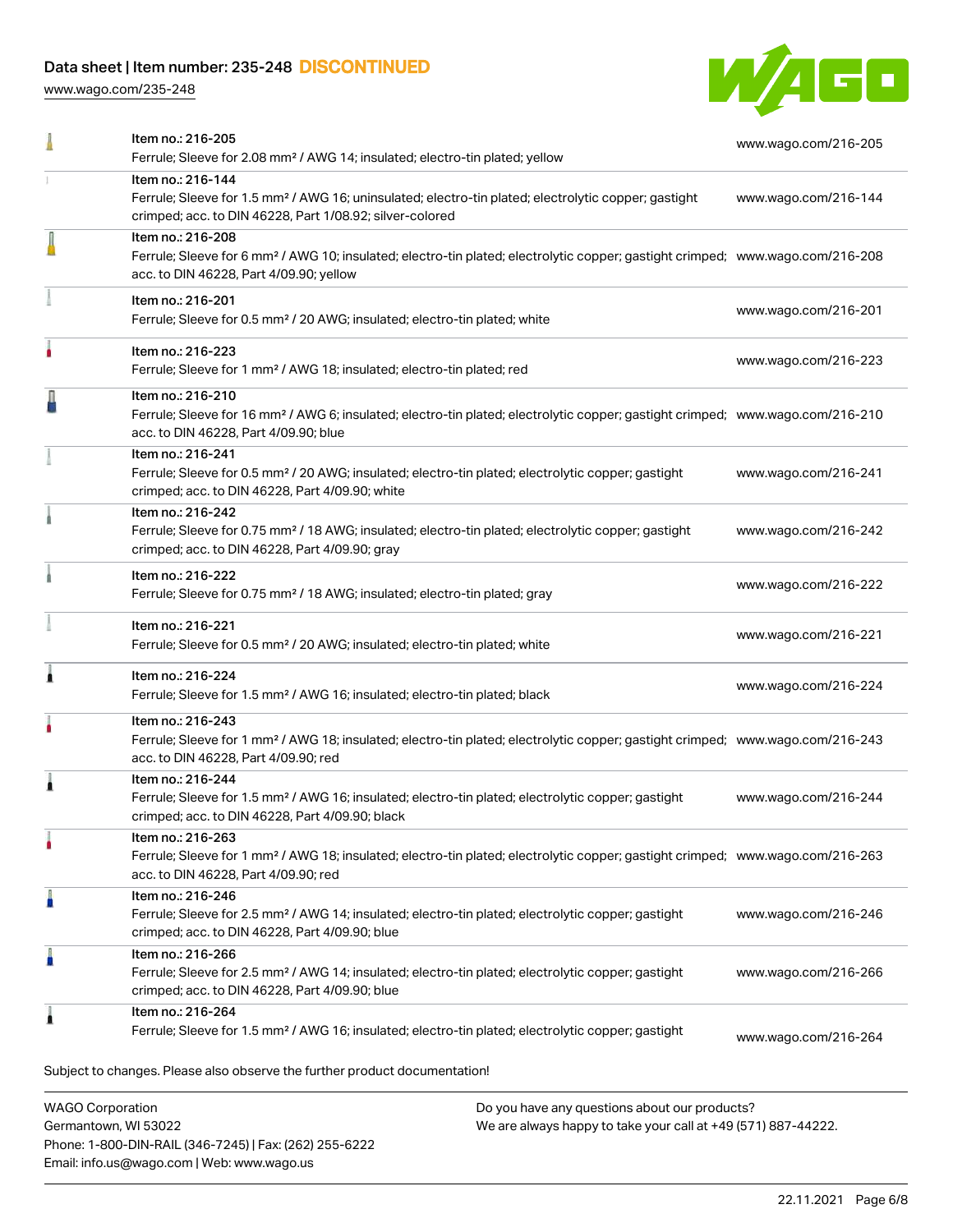[www.wago.com/235-248](http://www.wago.com/235-248)



crimped; acc. to DIN 46228, Part 4/09.90; black

|   | Item no.: 216-284<br>Ferrule; Sleeve for 1.5 mm <sup>2</sup> / AWG 16; insulated; electro-tin plated; electrolytic copper; gastight<br>crimped; acc. to DIN 46228, Part 4/09.90; black                     | www.wago.com/216-284 |
|---|------------------------------------------------------------------------------------------------------------------------------------------------------------------------------------------------------------|----------------------|
| A | Item no.: 216-286<br>Ferrule; Sleeve for 2.5 mm <sup>2</sup> / AWG 14; insulated; electro-tin plated; electrolytic copper; gastight<br>crimped; acc. to DIN 46228, Part 4/09.90; blue                      | www.wago.com/216-286 |
| l | Item no.: 216-287<br>Ferrule; Sleeve for 4 mm <sup>2</sup> / AWG 12; insulated; electro-tin plated; electrolytic copper; gastight crimped; www.wago.com/216-287<br>acc. to DIN 46228, Part 4/09.90; gray   |                      |
|   | Item no.: 216-262<br>Ferrule; Sleeve for 0.75 mm <sup>2</sup> / 18 AWG; insulated; electro-tin plated; electrolytic copper; gastight<br>crimped; acc. to DIN 46228, Part 4/09.90; gray                     | www.wago.com/216-262 |
|   | Item no.: 216-288<br>Ferrule; Sleeve for 6 mm <sup>2</sup> / AWG 10; insulated; electro-tin plated; electrolytic copper; gastight crimped; www.wago.com/216-288<br>acc. to DIN 46228, Part 4/09.90; yellow |                      |
| A | Item no.: 216-289<br>Ferrule; Sleeve for 10 mm <sup>2</sup> / AWG 8; insulated; electro-tin plated; electrolytic copper; gastight crimped; www.wago.com/216-289<br>acc. to DIN 46228, Part 4/09.90; red    |                      |
|   | Item no.: 216-301<br>Ferrule; Sleeve for 0.25 mm <sup>2</sup> / AWG 24; insulated; electro-tin plated; yellow                                                                                              | www.wago.com/216-301 |
|   | Item no.: 216-321<br>Ferrule; Sleeve for 0.25 mm <sup>2</sup> / AWG 24; insulated; electro-tin plated; yellow                                                                                              | www.wago.com/216-321 |
|   | Item no.: 216-322<br>Ferrule; Sleeve for 0.34 mm <sup>2</sup> / 22 AWG; insulated; electro-tin plated; green                                                                                               | www.wago.com/216-322 |
| I | Item no.: 216-267<br>Ferrule; Sleeve for 4 mm <sup>2</sup> / AWG 12; insulated; electro-tin plated; electrolytic copper; gastight crimped; www.wago.com/216-267<br>acc. to DIN 46228, Part 4/09.90; gray   |                      |
|   | Item no.: 216-302<br>Ferrule; Sleeve for 0.34 mm <sup>2</sup> / 22 AWG; insulated; electro-tin plated; light turquoise                                                                                     | www.wago.com/216-302 |

#### Downloads

**Documentation** 

#### Additional Information

| Technical explanations | 2019 Apr 3 | pdf<br>2.0 MB | Download |
|------------------------|------------|---------------|----------|
|------------------------|------------|---------------|----------|

### Installation Notes

#### Conductor termination

Subject to changes. Please also observe the further product documentation!

WAGO Corporation Germantown, WI 53022 Phone: 1-800-DIN-RAIL (346-7245) | Fax: (262) 255-6222 Email: info.us@wago.com | Web: www.wago.us